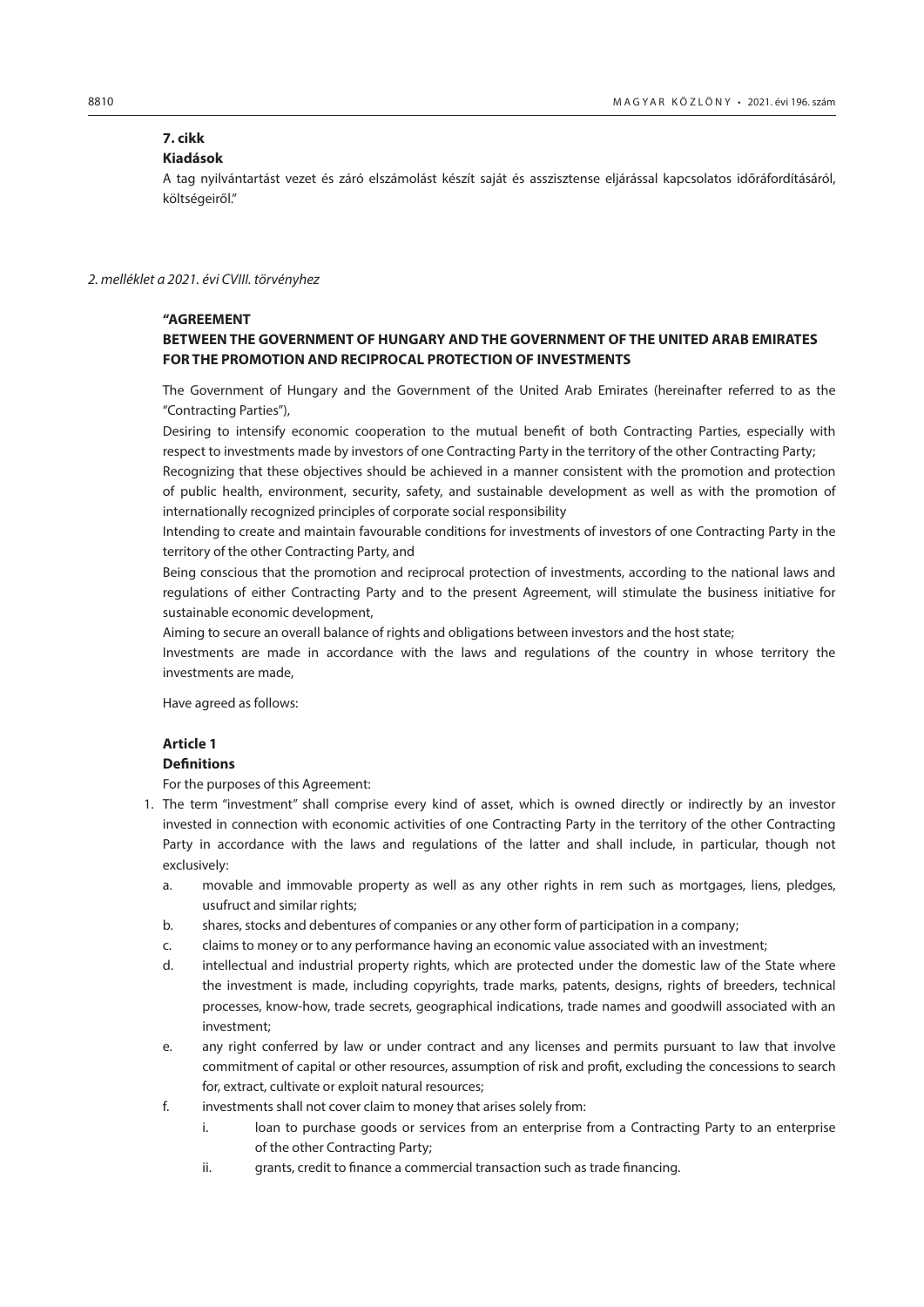Any alteration of the form in which assets are invested shall not affect their character as investment on condition that this alteration is made in accordance with the laws and regulations of the Contracting Party in the territory of which the investment has been made.

- 2. The term "investor" shall mean any natural or legal person of one Contracting Party that has made an investment in the territory of the other Contracting Party.
	- a. The term "natural person" shall mean any individual having the citizenship of either Contracting Party in accordance with its laws.
	- b. The term "legal person" shall mean with respect to either Contracting Party, any legal entity incorporated or constituted in accordance with its laws having its central administration or principal place of business in the territory of one Contracting Party, including also sovereign wealth funds and development funds.
- 3. The term "returns" shall mean amounts yielded by an investment and in particular, though not exclusively, includes profits, interest, capital gains, dividends, royalties or fees.
- 4. The term "territory" shall mean:
	- a. in the case of Hungary, the territory over which Hungary exercises, in conformity with international law, sovereignty, sovereign rights or jurisdiction;
	- b. in the case of the United Arab Emirates, it means the territorial seas, airspace and submarine areas over which the United Arab Emirates exercises in accordance with international law and the law of the United Arab Emirates sovereign rights; including the Exclusive Economic Zone and the mainland and islands under its jurisdiction in respect of any activity carried out on its water, seabed and subsoil in connection with the exploration for the natural resources by virtue of its law and international law.
- 5. The term "freely convertible currency" means the currency that is widely used to make payments for international transactions and widely exchanged in principal international exchange markets provided it is not contrary to the regulations of either of the Contracting Parties, and independently from how the International Monetary Fund determines the scope of freely convertible, or freely usable currency.

## **Article 2**

# **Promotion and Protection of Investments**

- 1. Each Contracting Party shall encourage favourable conditions for investors of the other Contracting Party to make investments in its territory, and shall admit such investments in accordance with its laws and regulations.
- 2. Each Contracting Party shall accord in its territory to investments of the other Contracting Party and to investors with respect to their investments fair and equitable treatment and full protection and security in accordance with paragraphs 3 to 6.
- 3. With respect to the investments the following measures or series of measures constitute breach of the obligation of fair and equitable treatment:
	- a. denial of justice in criminal, civil or administrative proceedings; or
	- b. fundamental breach of due process, including a fundamental breach of transparency and obstacles to effective access to justice, in judicial and administrative proceedings; or
	- c. manifest arbitrariness; or
	- d. targeted discrimination on manifestly wrongful grounds, such as gender, race or religious belief; or
	- e. harassment, coercion, abuse of power or similar bad faith conduct;

Upon request of a Contracting Party, the Contracting Parties may review the content of the obligation to provide fair and equitable treatment.

- 4. For greater certainty, "full protection and security" refers to the Contracting Party's obligations to ensure the physical security of investors and investments and does not require treatment in addition to or beyond that is required by the customary international law minimum standard of treatment of aliens.
- 5. A breach of another provision of this agreement or any other international agreement cannot be established as a claim for breach of this article.
- 6. The fact that a measure breaches domestic law does not, in and of itself, establish a breach of this Article; a tribunal must consider whether a Contracting Party has acted inconsistently with the obligations in paragraph 2.
- 7. The Contracting Party shall not encourage investment by lowering domestic environmental, labour or occupational health and safety legislation or by relaxing core labour standards. Where a Contracting Party considers that the other Contracting Party has offered such an encouragement, it may request consultations with the other Contracting Party and the two Contracting Parties shall consult with a view to avoiding any such encouragement.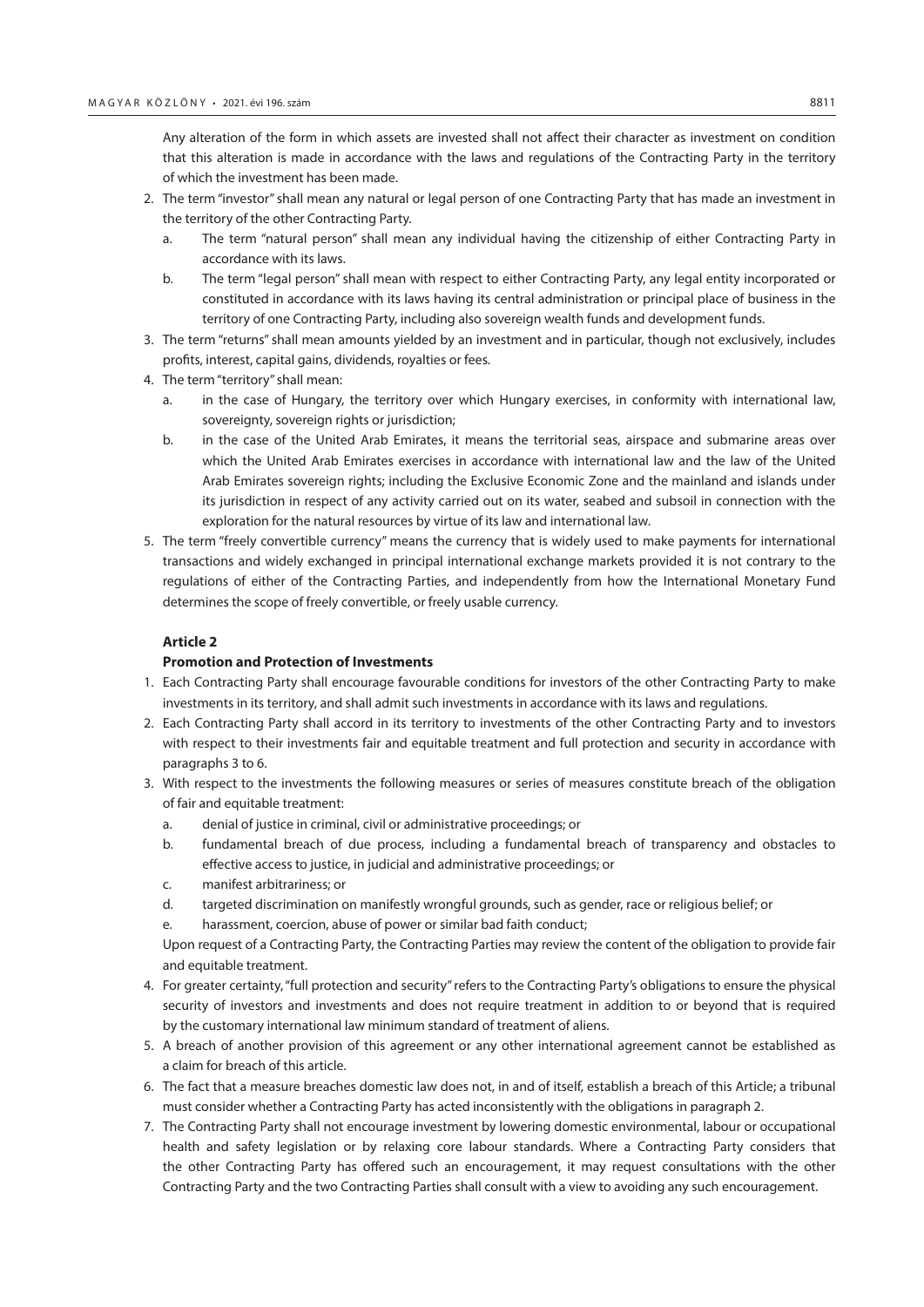# **Investment and regulatory measures**

- 1. The provisions of this Agreement shall not affect the right of the Parties to regulate within their territories through measures necessary to achieve legitimate policy objectives, such as the protection of public health, safety, environment or public morals, social or consumer protection or promotion and protection of cultural diversity.
- 2. For greater certainty a Contracting Party's decision not to issue, renew or maintain a subsidy
	- a. in the absence of any specific commitment under law or contract to issue, renew or maintain that subsidy; or

b. in accordance with terms or conditions attached to the issuance, renewal or maintenance of the subsidy, does not constitute a breach of the provisions of this Agreement.

Nothing in this Agreement shall be construed as preventing a Contracting Party from discontinuing the granting of a subsidy or requesting its reimbursement where such measure is necessary in order to comply with international obligations between the Parties or has been ordered by a competent court, administrative tribunal or other competent authority, or requiring that Contracting Party to compensate the investor therefor.

### **Article 4**

### **National and Most-Favoured-Nation Treatment**

- 1. Each Contracting Party shall in its territory accord to an investor of the other Contracting Party and to an investment, treatment not less favourable than the treatment it accords, in like situations to its own investors and their investments with respect to the conduct, operation, management, maintenance, use, enjoyment and sale or disposal of their investments in its territory.
- 2. Each Contracting Party shall in its territory accord to investors of the other Contracting Party and their investments treatment not less favourable than that it accords, in like situations, to investors of a third country or to their investments with respect to the operation, conduct, management, maintenance, use, enjoyment and sale or disposal of their investments in its territory.

The concept in like situation requires an overall examination on a case-by-case basis of all situations of an investment including inter alia, its effects on the person of the third party, its effects upon the local population or the environment, the sector in which the investment is made. The examination shall not be limited to or biased toward any one of these factors.

- 3. For greater certainty, the "treatment" referred to in paragraph 2 does not include procedures for the resolution of investment disputes between investors and states provided for in other international investment treaties and any other agreements. Substantive obligations in other international investment treaties and other trade agreements do not in themselves constitute "treatment", and thus cannot give rise to a breach of this Article, absent measures adopted or maintained by a Party pursuant to those obligations.
- 4. The National Treatment and Most-Favoured-Nation Treatment provisions of this Agreement shall not apply to advantages accorded by a Contracting Party pursuant to its obligations as a member of a customs, economic, or monetary union, a common market or a free trade area.
- 5. The Contracting Parties understand the obligations of a Contracting Party as a member of a customs, economic, or monetary union, a common market or a free trade area to include obligations arising out of an international agreement or reciprocity arrangement of that customs, economic, or monetary union, common market or free trade area.
- 6. The provisions of this Article shall not be construed so as to oblige one Contracting Party to extend to the investors of the other Contracting Party, or to the investments or returns of investments of such investors the benefit of any treatment, preference or privilege, which may be extended by the former Contracting Party by virtue of:
	- a. any forms of multilateral agreements on investments to which either of the Contracting Parties is or may become a party;
	- b. any international agreement or arrangement relating wholly or mainly to taxation.

# **Article 5**

#### **Performance requirements**

- 1. A Contracting Party may not impose or enforce the following requirements, or enforce a commitment or undertaking, in connection with the expansion, management, conduct or operation of a covered investment or any other investment in its territory;
	- a. to export a given level or percentage of a good or service,
	- b. to achieve a given level or percentage of domestic content,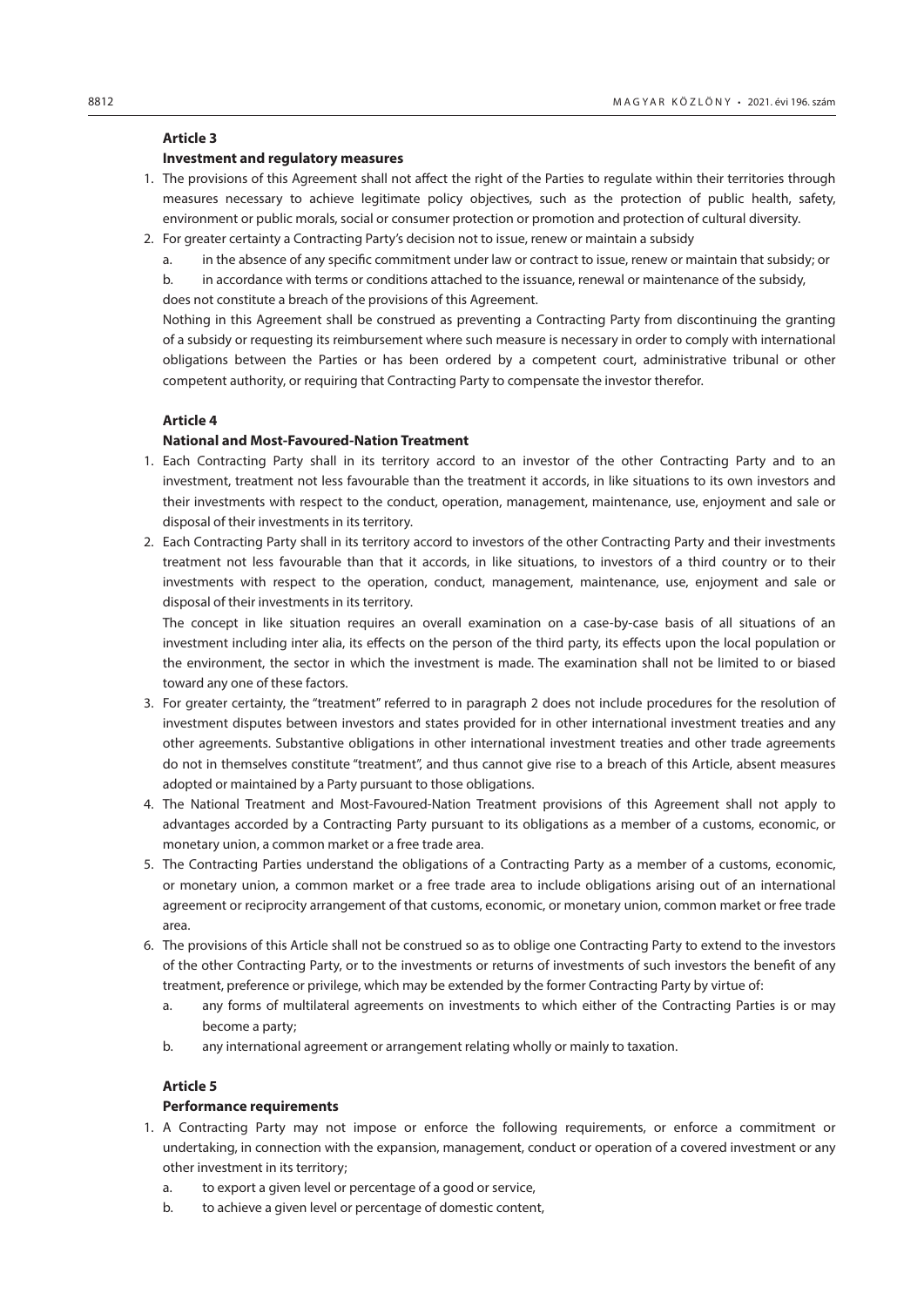- c. to purchase, use or accord a preference to a good produce or service provided in its territory, or to purchase a good or service from a person in its territory,
- d. to relate the volume or value of imports to the volume or value of exports or to the amount of foreign exchange inflows associated with that investment,
- e. to restrict sales of a good or service in its territory that the investment produces or provides by relating those sales to the volume or value of its exports or foreign exchange earnings, or
- f. to transfer technology, a production process or other proprietary knowledge to a person in its territory.
- 2. This Article is not subject to the Most Favoured Nation Treatment.

#### **Compensation for Losses**

- 1. When investments or returns of investments of investors of either Contracting Party suffer losses owing to war, armed conflict, a state of national emergency, revolt, insurrection, riot or other similar events in the territory of the other Contracting Party, they shall be accorded by the latter Contracting Party treatment, as regards restitution, indemnification, compensation or other settlement, not less favourable than that which the latter Contracting Party accords to its own investors or to investors of any third State whichever is more favourable.
- 2. Without prejudice to paragraph 1 of this Article, investors of one Contracting Party who in any of the events referred to in that paragraph suffer losses in the territory of the other Contracting Party resulting from:
	- a. requisitioning of their investment or a part thereof by its forces or authorities;
	- b. destruction of their investment or a part thereof by its forces or authorities which was not caused in combat action or was not required by the necessity of the situation

shall be accorded by the Contracting Party, in whose territory the losses occurred, just, adequate and effective restitution or compensation.

Compensation shall include interest at a commercially reasonable rate from the date of losses occurred until the day of payment.

## **Article 7**

#### **Expropriation**

- 1. Investments or returns of investors of either Contracting Party shall not be subject to nationalisation, direct or indirect expropriation, or any measures having equivalent effect (hereinafter referred to as "expropriation") in the territory of the other Contracting Party except for a public purpose. The expropriation shall be carried out under due process of law, on a non-discriminatory basis and shall be accompanied by provisions for the payment of prompt, adequate and effective compensation. Such compensation shall amount to the fair market value of the investment expropriated immediately before expropriation or impending expropriation became public knowledge (whichever is earlier), shall include interest at a commercially reasonable rate from the date of expropriation to the date of actual payment and shall be made without delay, be effectively realizable and be freely transferable in a freely convertible currency.
- 2. For the purpose of this Article:
	- a. indirect expropriation results from a measure or series of measures of a Contracting Party having an equivalent effect to direct expropriation without formal transfer of title or outright seizure;
	- b. the determination of whether a measure or series of measures by a Contracting Party, in a given specific situation, constitutes an indirect expropriation requires a case-by-case, fact-based inquiry that considers, among other factors: (i) the economic impact of the measure or series of measures, although the sole fact that a measure or series of a measure of a Contracting Party has an adverse effect on the economic value of an investment does not establish that an indirect expropriation has occurred, (ii) the duration of the measure or series of measures by a Contracting Party, (iii) the character of the measure or series of measures, notably their object and content.
	- c. For greater certainty, non-discriminatory measures that the Contracting Parties take for reason of public purpose which are taken in good faith, which are not arbitrary, and which are not disproportionate in light of their purpose, shall not constitute indirect expropriation.
- 3. Where a Contracting Party expropriates the assets of investors that are constituted in its territory in which investors of the other Contracting Party participate, it shall ensure that the provisions of this Article are applied in a way that it guarantees such investors compensation in accordance with this Article.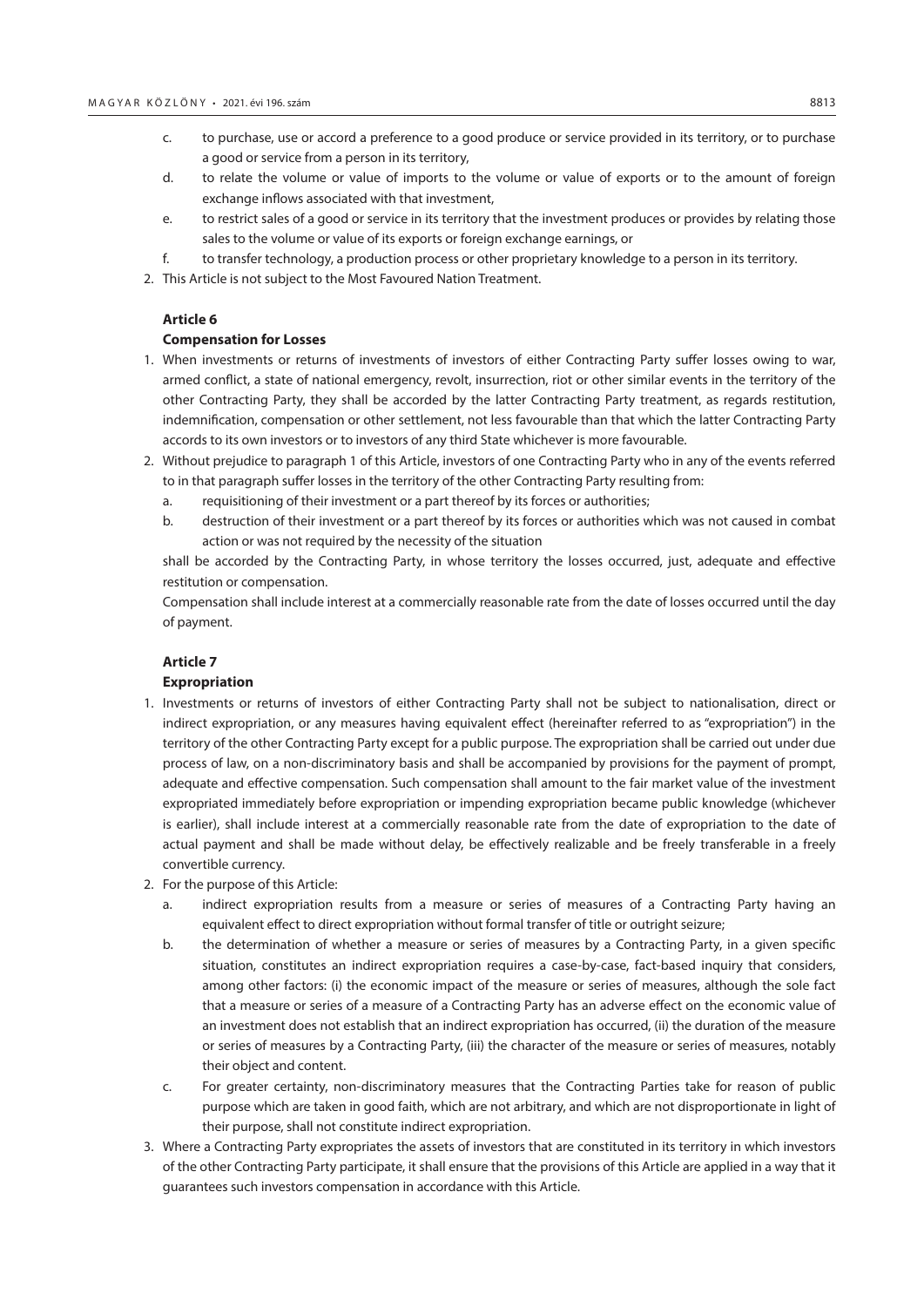4. An investor of a Contracting Party affected by the expropriation carried out by the other Contracting Party shall have the right to prompt review of its case, including valuation of its investment and the payment of compensation in accordance with the provisions of this Article by a judicial authority or another competent and independent authority of the latter Contracting Party.

# **Article 8**

# **Transfers**

- 1. The Contracting Parties shall permit the free transfer of payments related to investments and returns. The transfers shall be made in a freely convertible currency and in accordance with the laws and regulations of the Contracting Party where investments were made without any restriction and undue delay. Such transfers shall include in particular, though not exclusively:
	- a. capital and additional amounts to maintain or increase the investment;
	- b. returns as defined in paragraph 3 of Article 1 of this Agreement;
	- c. the amounts required for payment of expenses which arise from the operation of the investment, such as payment of royalties and license fees or other similar expenses;
	- d. payments in connection with contracts, including loan agreements;
	- e. proceeds of the total or partial sale or liquidation of the investment;
	- f. the wages or other similar earnings of natural persons engaged from abroad, in connection with an investment, subject to the laws and regulations of the Contracting Party, in which the investment has been made;
	- g. compensations owed pursuant to Articles 6. and 7. of this Agreement;
	- h. payments arising out of settlement of a dispute under Article 10. of this Agreement;
- 2. The transfers shall be made after the investor fulfilled all of its related financial obligations according to the laws and regulations in force of the Contracting Party in the territory of which the investment was made.
- 3. For the purpose of this Agreement, exchange rates shall be the rate published in accordance with the laws and regulations of the Contracting Party, which has admitted the investment – by the financial institution effecting the transfer unless otherwise agreed. Should such rate not exist the official rate has to be applied unless otherwise agreed.
- 4. Nothing in this Article shall be construed to prevent a Contracting Party from applying in an equitable and non-discriminatory manner and not in a way that would constitute a disguised restriction on transfers, its laws relating to:
	- a. bankruptcy, insolvency or protection of the rights of creditors;
	- b. issuing, trading or dealing in securities;
	- c. criminal or penal offences;
	- d. financial reporting or record keeping of transfers when necessary to assist law enforcement or financial regulatory authorities; and
	- e. the satisfaction of judgements in adjudicatory proceedings.

# **Article 9**

## **Subrogation**

- 1. If a Contracting Party or its designated agency makes a payment to its own investors under a guarantee or insurance it has accorded in respect of an investment in the territory of the other Contracting Party, the latter Contracting Party shall recognize:
	- a. the assignment, whether under the law or pursuant to a legal transaction in that country, of any right or claim by the investor to the former Contracting Party or its designated agency, as well as,
	- b. that the former Contracting Party or its designated agency is entitled by virtue of subrogation to exercise the rights and enforce the claims of that investor and shall assume the obligations related to the investment.
- 2. The subrogated rights or claims shall not exceed the original rights or claims of the investor.
- 3. Notwithstanding paragraph 1 of this Article, a guarantee or insurance between the investor and the Home State or its designated agency shall be valid only following the prior approval of the Host State.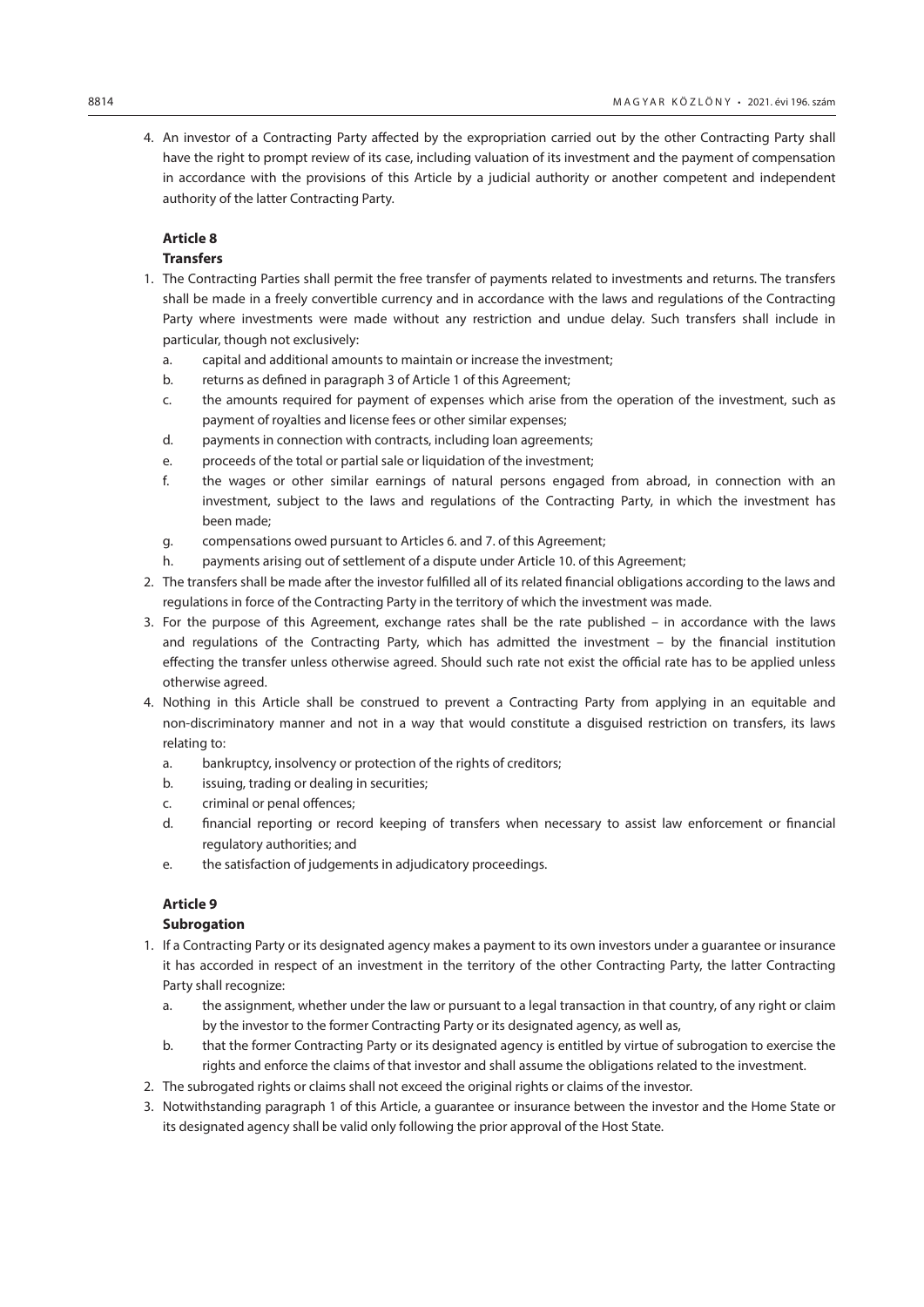# **Settlement of Investment Disputes between a Contracting Party and an Investor of the other Contracting Party**

- 1. Any dispute which may arise between an investor of one Contracting Party and the other Contracting Party in connection with an investment in the territory of that other Contracting Party shall, as far as possible be settled amicably and be subject to negotiations between the parties in dispute.
- 2. The negotiations start on the date when the disputing investor of one Contracting Party requests negotiations in written notification from the other Contracting Party. In order to facilitate the amicable settlement of the dispute the written notice shall specify the name and address of the disputing investor, the issues, the factual basis of the dispute, the findings of the disputing investor (including any supporting documents) and their presumed legal basis. Unless otherwise agreed, at least one consultation shall be held within 90 days from the date on which the disputing investor of one Contracting Party has requested negotiations from the other Contracting Party in written notification.
- 3. If any dispute between an investor of one Contracting Party and the other Contracting Party cannot be thus settled within a period of six months following the date on which such negotiations were requested in written notification as mentioned in paragraph 2 of this Article, and the disputing investor intends to submit the dispute to one of the fora listed under paragraphs 4 a.–e. the disputing investor shall at the very latest simultaneously to submitting any dispute to one of the tribunals, notify the other Contracting Party in a written notice of its intention.
- 4. If such dispute between an investor of one Contracting Party and the other Contracting Party cannot be thus settled within a period of six months following the date on which such negotiations were requested in written notification, the investor shall be entitled to submit the dispute either to:
	- a. the competent court of the Contracting Party in the territory of which the investment has been made; or
	- b. the International Centre for Settlement of Investment Disputes (ICSID) pursuant to the applicable provisions of the Convention on the Settlement of Investment Disputes between States and Nationals of other States opened for signature at Washington D.C. on 18 March 1965, in the event both Contracting Parties have become a party to this Convention; or
	- c. an ad hoc arbitral tribunal established under the Arbitration Rules of the United Nations Commission on International Trade Law (UNCITRAL). The parties to the dispute may agree in writing to deviate from these arbitration Rules; or
	- d. under the Rules Governing the Additional Facility for the Administration of Proceedings by the Secretariat of the International Centre for Settlement of Investment Disputes ("Additional Facility Rules of ICSID"), provided that either the disputing Contracting Party or the Contracting Party of the investor, but not both, is a party to the Convention on the Settlement of Investment Disputes between States and Nationals of other States, opened for signature at Washington D. C. on March 18, 1965; or
	- e. any other form of dispute settlement agreed upon by the parties to the dispute.
- 5. Once a dispute has been submitted to one of the forums for dispute settlement mentioned in paragraph 4 a.–e. the investor shall have no recourse to the other dispute settlement fora listed in paragraph 4. a.–e.
- 6. An investor may submit a dispute as referred to in paragraph 1 and 2 to arbitration in accordance with paragraph 4 only if not more than three years have elapsed from the date on which the investor first acquired, or should have first acquired, knowledge of the alleged breach and knowledge that the investor has incurred loss or damage.

#### **Article 11**

## **Governing Law**

- 1. When rendering its decision, the tribunal shall apply this Agreement as interpreted in accordance with the Vienna Convention on the Law of Treaties, and other rules and principles of international law applicable between the Contracting Parties. For greater certainty the domestic law of the Contracting Parties shall not constitute part of the applicable law. In case of Hungary the term "domestic law" comprises the law of the European Union. And in case of the United Arab Emirates the domestic law is not applied.
- 2. The tribunal referred to in Article 10 paragraph 4 b.–e. shall not have jurisdiction to determine the legality of a measure, alleged to constitute a breach of this Agreement, under the domestic law of a Contracting Party. For greater certainty, in determining the consistency of a measure with this Agreement, the tribunal may consider, as appropriate, the domestic law of a Contracting Party as a matter of fact. In doing so, the tribunal shall follow the prevailing interpretation given to the domestic law by the courts or authorities of that Contracting Party and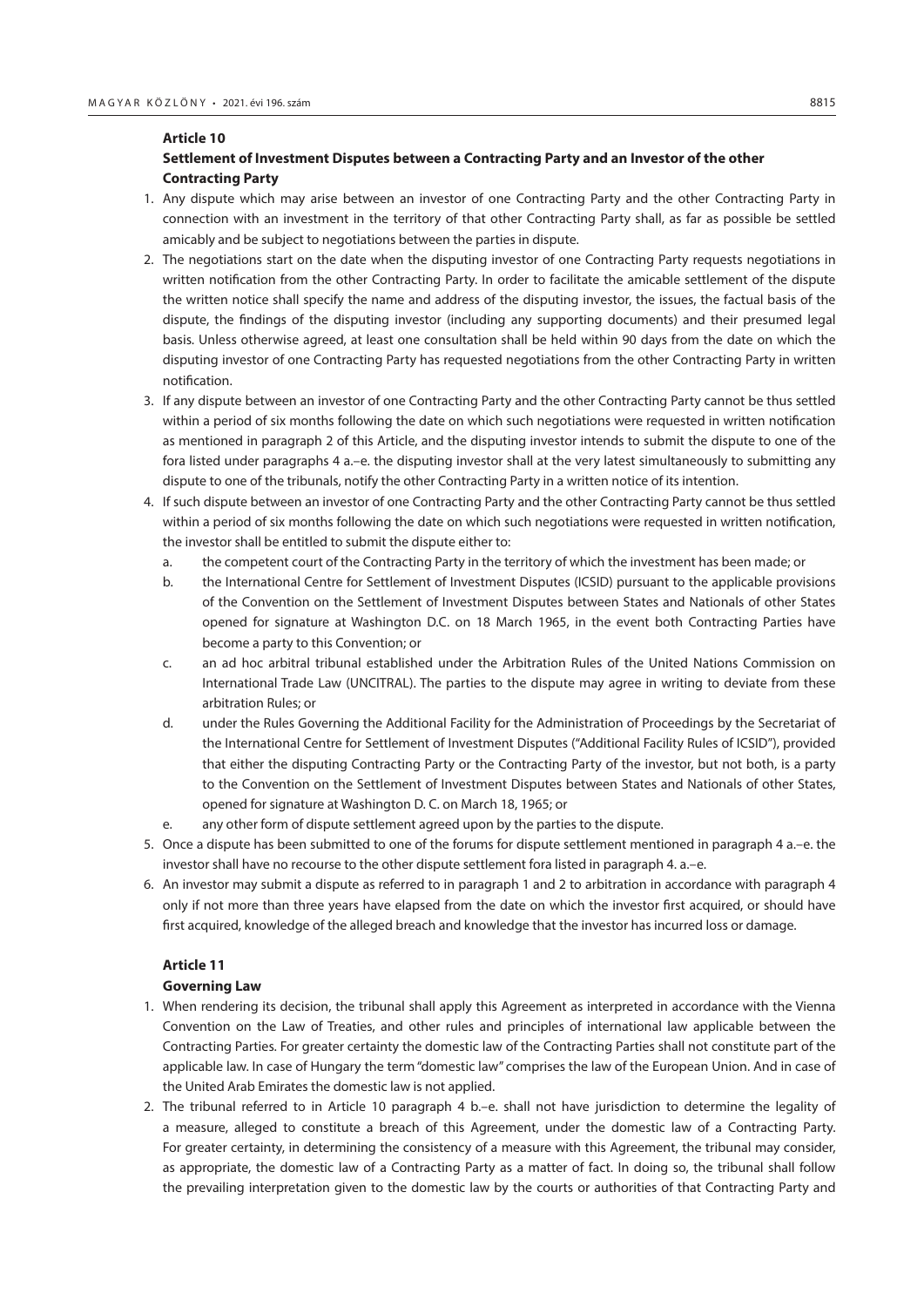any meaning given to domestic law by the tribunal shall not be binding upon the courts or the authorities of that Contracting Party.

3. A joint interpretation of the Contracting Parties, exchanged through diplomatic channels, interpreting a provision of this Agreement shall be binding on the tribunal, and any decision or award issued by the tribunal must be consistent with that interpretation.

# **Article 12**

# **Place of Arbitration**

The disputing parties may agree on the legal place of any arbitration under the arbitral rules applicable under Article 10 paragraph 4 b.–e. If the disputing parties fail to reach agreement, the tribunal shall determine the place which shall be in the territory of a state that is a party to the 1958 New York Convention on the Recognition and Enforcement of Foreign Arbitral Awards provided both Contracting Parties are signatories of this Convention.

# **Article 13**

# **Selection of Arbitrators**

- 1. In case of submitting a claim under the in Article 10 paragraph 4 b.–e. of this Agreement, the tribunal shall be constituted as soon as possible after submission of a claim.
- 2. Arbitrators appointed shall have expertise or experience in public international law, in particular international investment law. It is desirable that they have expertise or experience in resolution of disputes arising under international investment agreements.

### **Article 14**

#### **Impartiality and independence of arbitrators**

- 1. Arbitrators shall be independent and they shall not affiliate with any government. They shall not participate in the consideration of any disputes that would create a direct or indirect conflict of interest. In addition, upon appointment, they shall refrain from acting as counsel or as party-appointed expert or witness in any pending or new investment protection dispute under this or any other international agreement. Arbitrators shall comply with the code of conduct as set out in Annex I in disputes arising out of Article 9.
- 2. If a disputing party considers that an arbitrator has a conflict of interest, it may invite the Secretary General of the ICSID to issue a decision on the challenge to disqualify such arbitrator. Any notice of a challenge shall be submitted to the Secretary General of the ICSID within 15 days of the date on which the appointment of the challenged arbitrator has been communicated to the disputing party, or within 15 days of the date on which the relevant facts came to the knowledge of the disputing party that proposed the challenge, if the relevant facts could not have reasonably been known at the time of the appointment of the challenged arbitrator.
- 3. The notice of challenge shall state the grounds on which the challenge is based. Any arbitrator may be challenged in any event before the proceeding is declared closed, if circumstances exist that give rise to justifiable doubts as to the arbitrator's impartiality or independence on the basis of the code of conduct as set out in Annex I. The challenge shall be notified to all other parties, to the arbitrator who is challenged and to the other arbitrators.
- 4. When an arbitrator has been challenged by a party, all parties may agree to the challenge. The arbitrator may also, after the challenge, withdraw from his or her office. In neither case does this imply acceptance of the validity of the grounds for the challenge. The other disputing party and the challenged arbitrator shall file their statement presenting their position and supporting documents within 15 days after the notice of the challenge.
- 5. If the other disputing party has not expressed its consent to the challenge or the challenged arbitrator fails to resign within 15 days from the date of the notice of the challenge, the disputing party may request the Secretary General of the ICSID to issue a founded decision on the challenge.
- 6. The Secretary General of the ICSID shall endeavour to issue the decision within 30 days after receiving submissions from the disputing parties and the challenged arbitrator. If the Secretary General of the ICSID admits the challenge, a new arbitrator shall be appointed.
- 7. The proceeding shall be suspended upon the filing of the notice of the challenge until a decision on the challenge has been made, except to the extent that the disputing parties agree to continue the proceeding.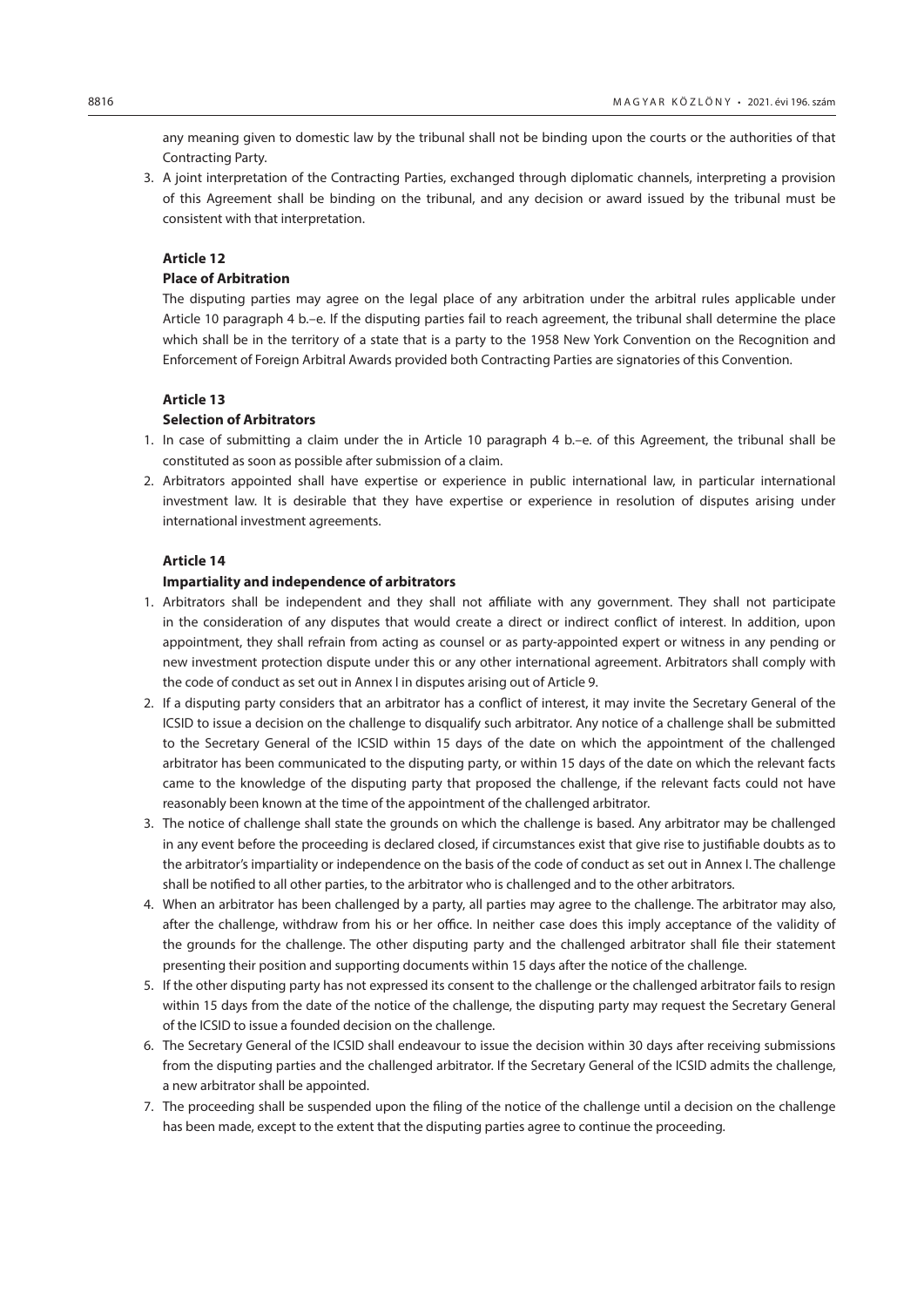# **Article 15 Awards**

- 1. An award rendered by the tribunal shall be binding only between the disputing parties in respect of the particular case.
- 2. No punitive or moral damages may be awarded by the tribunal.
- 3. Where a tribunal makes a final award against respondent or against claimant in the light of a defence, counterclaim, right of set off or other similar claim of this Agreement, the tribunal may award, separately or in combination, only:
	- a. monetary damages or, if possible restitution of property; and
	- b. any costs of the arbitration proceedings and attorneys' fees in accordance with this Agreement and the applicable arbitration rules.
- 4. The tribunal shall order that the costs of arbitration be borne by the unsuccessful disputing party. In exceptional circumstances, the tribunal may apportion costs between the disputing parties if it determines that apportionment is appropriate in the circumstances of the claim. Other reasonable costs, including costs of legal representation and assistance, shall be borne by the unsuccessful disputing party, unless the tribunal determines that such apportionment is unreasonable in the circumstances of the claim. Where only parts of the claims have been successful the costs shall be adjusted proportionately.
- 5. The tribunal may order security for costs if it considers that there is a reasonable doubt that claimant would be not capable of satisfying a costs award or consider it necessary from other reasons.

# **Article 16**

# **Enforcement**

- 1. The award shall be executed in accordance with the law of the Contracting Party in the territory of which the investment has been made and the award is relied upon, by the date indicated in the award.
- 2. Subject to any applicable review procedure, each disputing party shall abide by and comply with an Award rendered by the Tribunal without delay. A disputing party may seek enforcement of an arbitration Award under the ICSID Convention or the New York Convention.
- 3. A claimant or a Host State may not seek enforcement of a final award until:
	- a. in the case of a final award made under ICSID Convention:
		- i. 120 days have elapsed from the date the award was rendered and no disputing party has requested revision or annulment of the award; or
		- ii. revision or annulment proceedings have been completed; and
	- b. in the case of a final award under the ICSID Additional Facility Rules, the UNCITRAL Arbitration Rules, or other rules agreed by the claimant and Host State,
		- i. 90 days have elapsed from the date the award was rendered and no disputing party has commenced a proceeding to revise, set aside, or annul the award; or
		- ii. a court has dismissed or allowed an application to revise, set aside, or annul the award and there is no further appeal.
- 4. An award rendered under ICSID Convention or ICSID Additional Facility Rules shall be subject to respective provisions of the ICSID Convention. An award rendered under UNCITRAL Arbitration Rules shall be subject to respective provisions of the UNCITRAL Arbitration Rules.
- 5. Interest on late payment as provided in an award does not apply during the pendency of an annulment procedure.

# **Article 17**

# **Settlement of Disputes between the Contracting Parties**

- 1. Disputes between the Contracting Parties concerning the interpretation or application of this Agreement shall, if possible, be settled through consultation or negotiation.
- 2. If the dispute cannot be thus settled within six months, it shall upon the request of either Contracting Party, be submitted to a Tribunal of three members, in accordance with the provisions of this Article.
- 3. The Tribunal shall be constituted for each individual case in the following way. Within two months from the date of the receipt of the request for arbitration, each Contracting Party shall appoint one member of the Tribunal. These two members shall then select a national of a third State who shall be appointed the Chairman of the Tribunal (hereinafter referred to as the "Chairman"). The Chairman shall be appointed within three months from the date of appointment of the other two members.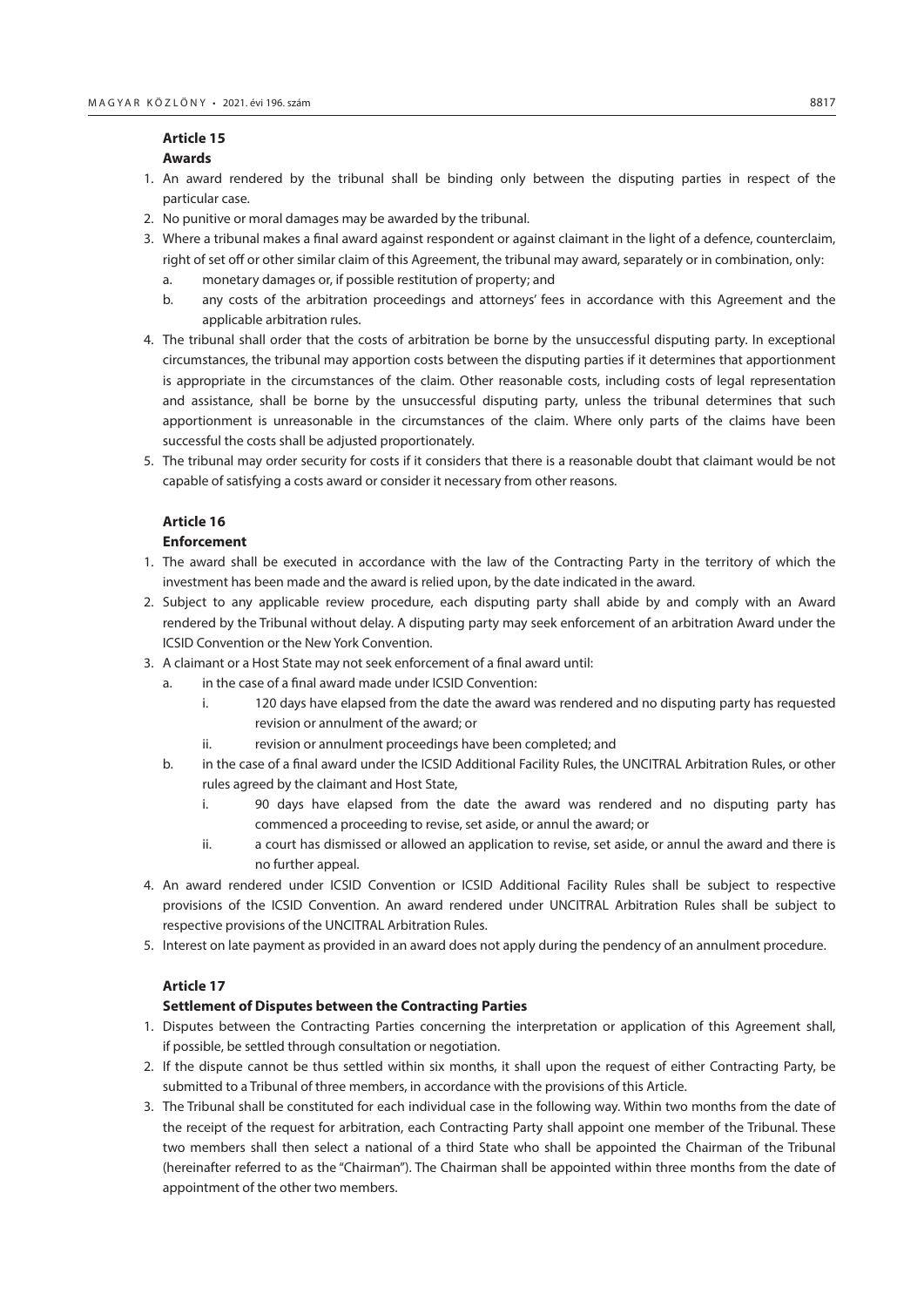- 4. If within the periods specified in paragraph 3 of this Article the necessary appointments have not been made, a request may be made to the President of the International Court of Justice to make the appointments. If the President happens to be a national of either Contracting Party, or if the President is otherwise prevented from discharging the said function, the Vice-President shall be invited to make the appointments. If the Vice-President also happens to be a national of either Contracting Party or is prevented from discharging the said function, the member of the International Court of Justice next in seniority who is not a national of either Contracting Party shall be invited to make the appointments.
- 5. The Chairman and the appointments made under paragraph 4 of this Article shall be nationals of a state which both Contracting Parties have diplomatic relations with.
- 6. The Tribunal shall determine its own procedure and shall reach its decision by a majority of votes.
- 7. The Tribunal shall issue its decision on the basis of the provisions of this Agreement, as well as of the universally accepted principles of international law.
- 8. Each Contracting Party shall bear the cost of its own arbitrator and its representation in the arbitral proceedings; the cost of the Chairman and the remaining costs shall be borne in equal parts by both Contracting Parties.
- 9. The decisions of the Tribunal are final and binding for each Contracting Party.

#### **Transparency**

- 1. The UNCITRAL Rules on Transparency in treaty-based investor-State arbitration shall apply to any international arbitration proceedings initiated against Hungary pursuant to Article 10 of this Agreement. However, the United Arab Emirates reserves the right not to apply UNCITRAL Rules on Transparency in treaty-based investor-State arbitration to any international arbitration proceedings initiated against the United Arab Emirates pursuant to this Agreement unless the United Arab Emirates sign the Mauritius Convention on Transparency.
- 2. With respect to regulations of general application adopted at central government and sub-federal levels respecting any matter covered by this Agreement the Parties shall as far as possible publish the regulation in their official gazette without delay, well before the entry into force of the regulations. On request of a Contracting Party to this Agreement consultation might be held on issues of transparency practices.

#### **Article 19**

# **Application of Other Rules and Special Commitments**

Nothing in this Agreement shall be taken to limit the rights of investors of the Contracting Parties from benefiting from any more favourable treatment that may be provided for in any existing or future bilateral or multilateral agreement to which they are parties.

### **Article 20**

### **Applicability of this Agreement**

This Agreement shall apply to investments made in the territory of one of the Contracting Parties in accordance with its laws and regulations by investors of the other Contracting Party prior to as well as after the entry into force of this Agreement, but shall not apply to any dispute or claim concerning an investment which arose, or which was settled before the entry into force of this Agreement.

#### **Article 21**

# **Consultations**

Upon request by either Contracting Party, the other Contracting Party shall agree to consultations on any matter, including the interpretation or application of this Agreement. Upon request by either Contracting Party, information shall be exchanged on the impact that the laws, regulations, decisions, administrative practices or procedures, or policies of the other Contracting Party may have on investments covered by this Agreement.

#### **Article 22**

### **General Exceptions**

- 1. Nothing in this Agreement shall be construed to prevent a Contracting Party from adopting or maintaining reasonable measures for prudential reasons, such as:
	- a. the protection of investors, depositors, policy-holders or persons to whom a fiduciary duty is owed by a financial service supplier; and
	- b. ensuring the integrity and stability of a Contracting Party's financial system.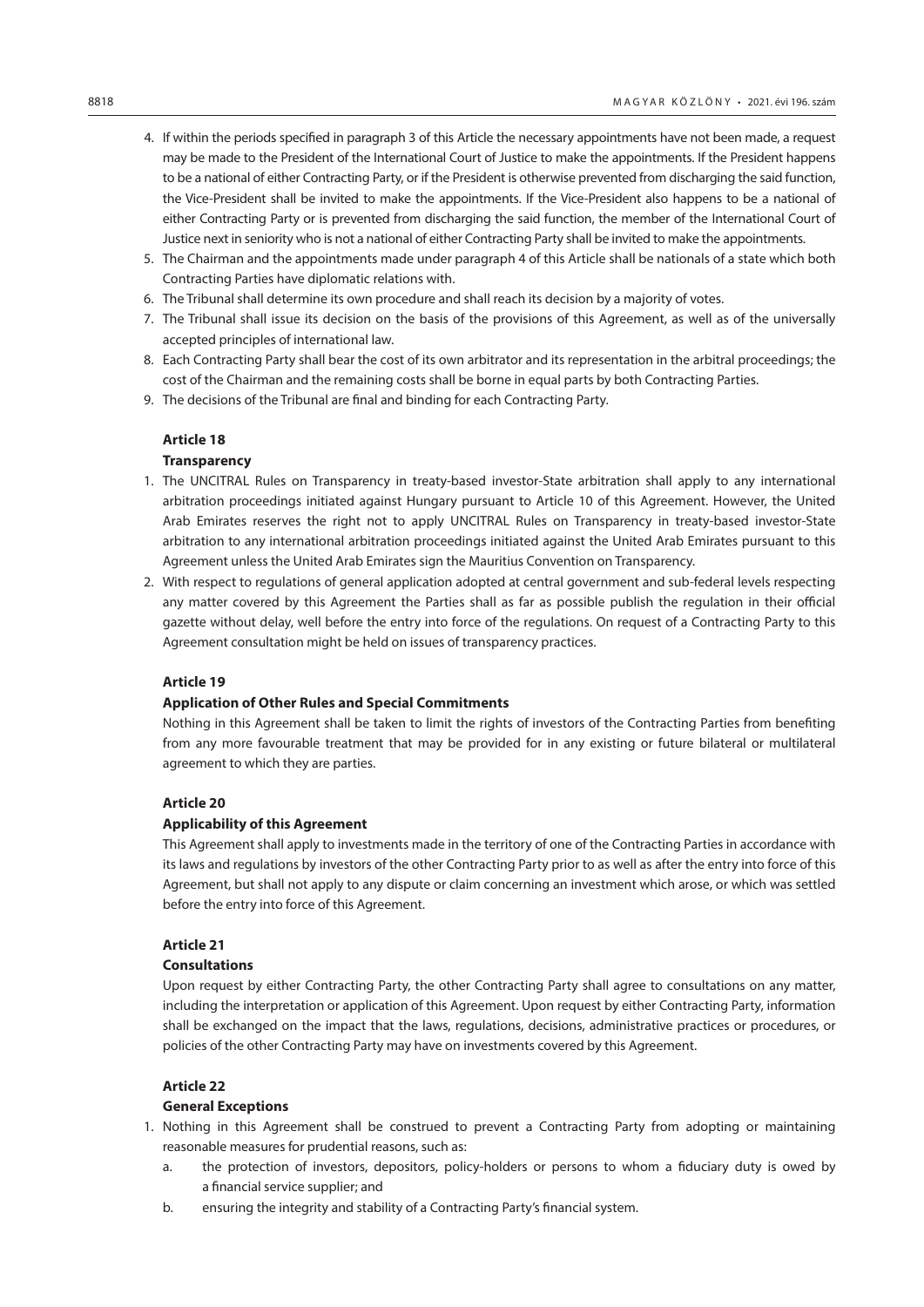Where such measures do not conform with the provisions of this Agreement, they shall not used as a means of avoiding the Party's commitments or obligations under the Agreement. Nothing in this Agreement shall be construed as requiring a party to disclose information relating to the affairs and accounts of individual customers or any confidential or proprietary information in the possession of public entities.

2.

- a. Nothing in this Agreement shall be construed to prevent a Contracting Party from adopting or maintaining measures that restrict transfers where the Contracting Party experiences serious balance of payments difficulties, or the threat thereof, and such restrictions are consistent with paragraph b.
- b. Measures referred to in paragraph a. shall be equitable, neither arbitrary nor unjustifiably discriminatory, in good faith, of limited duration and may not go beyond what is necessary to remedy the balance of payments situation. A Contracting Party that imposes measures under this Article shall inform the other Contracting Party forthwith and present as soon as possible a time schedule for their removal. Such measures shall be taken in accordance with other international obligations of the Contracting Party concerned, including those under the Articles of Agreement of the International Monetary Fund.
- 3. Nothing in this Agreement shall be construed:
	- a. to prevent any Contracting Party from taking any actions that it considers necessary for the protection of its essential security interests,
		- i. relating to the traffic in arms, ammunition and implements of war and to such traffic and transactions in other goods, materials, services and technology undertaken directly or indirectly for the purpose of supplying a military or other security establishment,
		- ii. taken in time of war or other emergency in international relations, or
		- iii. relating to the implementation of national policies or international agreements respecting the non-proliferation of nuclear weapons or other nuclear explosive devices; or
	- b. to prevent any Contracting Party from taking action in pursuance of its obligations under the United Nations Charter for the maintenance of international peace and security.
- 4. A Contracting Party's essential security interests may include interests and measures deriving from its membership in a customs, economic, or monetary union, a common market or a free trade area.
- 5. All references in the Agreement to measures of a Contracting Party shall include measures applicable in accordance with EU law in the territory of that Contracting Party pursuant to its membership in the European Union. References to "serious balance-of-payments difficulties, or the threat thereof," shall include serious balance-of-payments difficulties, or the threat thereof, in the economic or monetary union of which Hungary or the United Arab Emirates is a member.
- 6. The dispute settlement according to Article 10 shall not be considered as treatment, preference or privilege.
- 7. Subject to the requirement that such measures are not applied in a manner which would constitute a means of arbitrary or unjustifiable discrimination between investments or between investor, or a disguised restriction on covered investment, nothing in this Agreement shall be construed as prevent a Contracting Party from adopting or enforcing measures necessary:
	- a. to protect public security or public morals or to maintain public order,
	- b. to protect human, animal or plant life or health,
	- c. for the conservation of living or non-living exhaustible natural resources,
	- d. to ensure compliance with laws and regulations.

# **Article 23**

# **Denial of Benefits**

- 1. The benefits of this Agreement shall be denied to:
	- a. natural persons with double nationality of which one is of the host State.
	- b. an investor who structures or acquires its investment, for instance through intermediary entities, or who acquires or uses a nationality of one of the Contracting Parties with the sole purpose of benefiting from this agreement.
- 2. The benefits of this Agreement shall be denied to an investor of the other Contracting Party that is a legal person and to investments of that investor, if investors of a third state own or control the first mentioned investor or investments and:
	- a. the investor has no substantial business activities in the territory of the Contracting Party under whose law it is constituted, or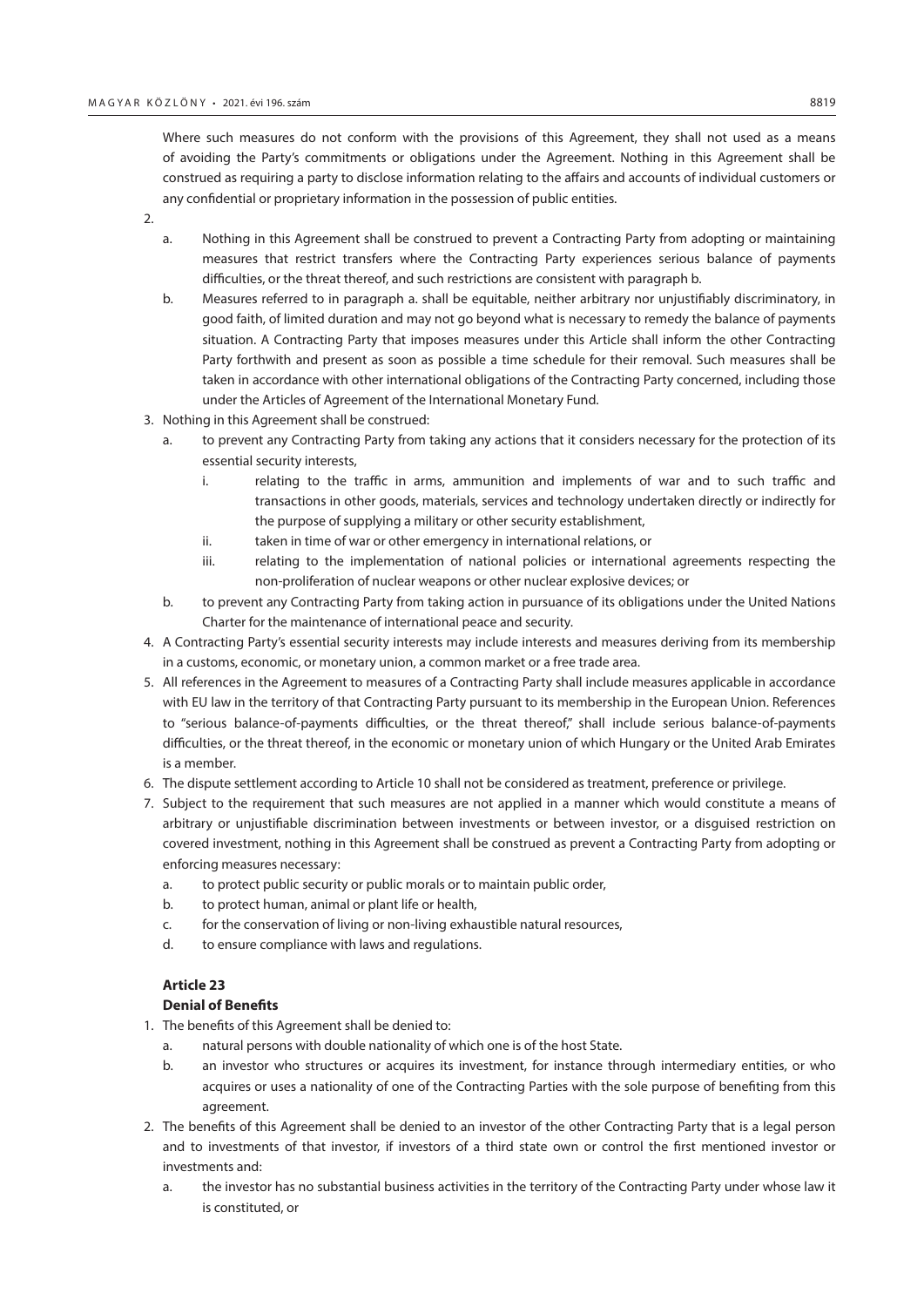- b. the denying Contracting Party adopts or maintains measures with respect to the third state that prohibit transactions with such investor and its investments or that would be violated or circumvented if the benefits of the Agreement were accorded to the investments of investors, or
- c. the denying Contracting Party does not maintain diplomatic relations with the third state.
- 3. Without prejudice to the previous paragraphs of the Article, the denial of benefits by a host State shall be notified to the home State of the investor without undue delay.

## **Final Provisions, Entry into Force, Duration, Termination and Amendments**

- 1. This Agreement shall apply without prejudice to the obligations deriving from Hungary's membership in the European Union, and subject to those obligations. Consequently the provisions of this Agreement may not be invoked or interpreted neither in whole nor in part in such a way as to invalidate, amend or otherwise affect the obligations of Hungary arising from the Treaties on which the European Union is founded.
- 2. The Contracting Parties shall notify each other through diplomatic channels that their internal procedure requirements for the entry into force of this Agreement have been complied with. This Agreement shall enter into force sixty days after the date of the last notification.
- 3. This Agreement shall remain in force for a period of ten years and afterwards shall continue to be in force unless, either Contracting Party notifies in writing the other Contracting Party of its intention to terminate this Agreement. The notice of termination shall become effective one year after it has been received by the other Contracting Party but not earlier than the expiry of the initial period of ten years.
- 4. In respect of investments made prior to the termination of this Agreement, the provisions of this Agreement shall continue to be effective for a period of ten years from the date of termination.
- 5. This Agreement may be amended at the request of either Contracting Party. Any amendment shall be integral part of the Agreement and enter into force under the same procedure required for entering into force of the present Agreement.
- 6. In case a multilateral investment tribunal or a multilateral appellate mechanism applicable to disputes will be established, provided that both Hungary and the United Arab Emirates become Parties to that agreement, the relevant parts dealing with disputes of the present Agreement shall cease to apply.

IN WITNESS WHEREOF, the undersigned duly authorized have signed this Agreement.

DONE in duplicate at Abu Dhabi, this 15<sup>th</sup> day of July 2021, in the Hungarian, Arabic and English languages, all texts being equally authentic. In case of any divergence of interpretation, the English text shall prevail.

# *Annex I*

# **CODE OF CONDUCT FOR ARBITRATORS APPOINTED UNDER THE AGREEMENT BETWEEN THE GOVERNMENT OF HUNGARY AND THE GOVERNMENT OF THE UNITED ARAB EMIRATES FOR THE PROMOTION AND RECIPROCAL PROTECTION OF INVESTMENTS**

## **Article 1**

#### **Definitions**

For the purpose of this Code of Conduct, the following definitions apply:

- "member" means a person who has been appointed to serve as a member of a tribunal established pursuant to the applicable provisions of Article 10 paragraph 4 of the Agreement between the Government of Hungary and the Government of the United Arab Emirates for the promotion and reciprocal protection of investments (the "Agreement").
- "assistant" means a person who, under the terms of appointment of a member, assists the member, conducts research, or supports him or her in his or her duties;
- "candidate" means a person who is under consideration for appointment as member;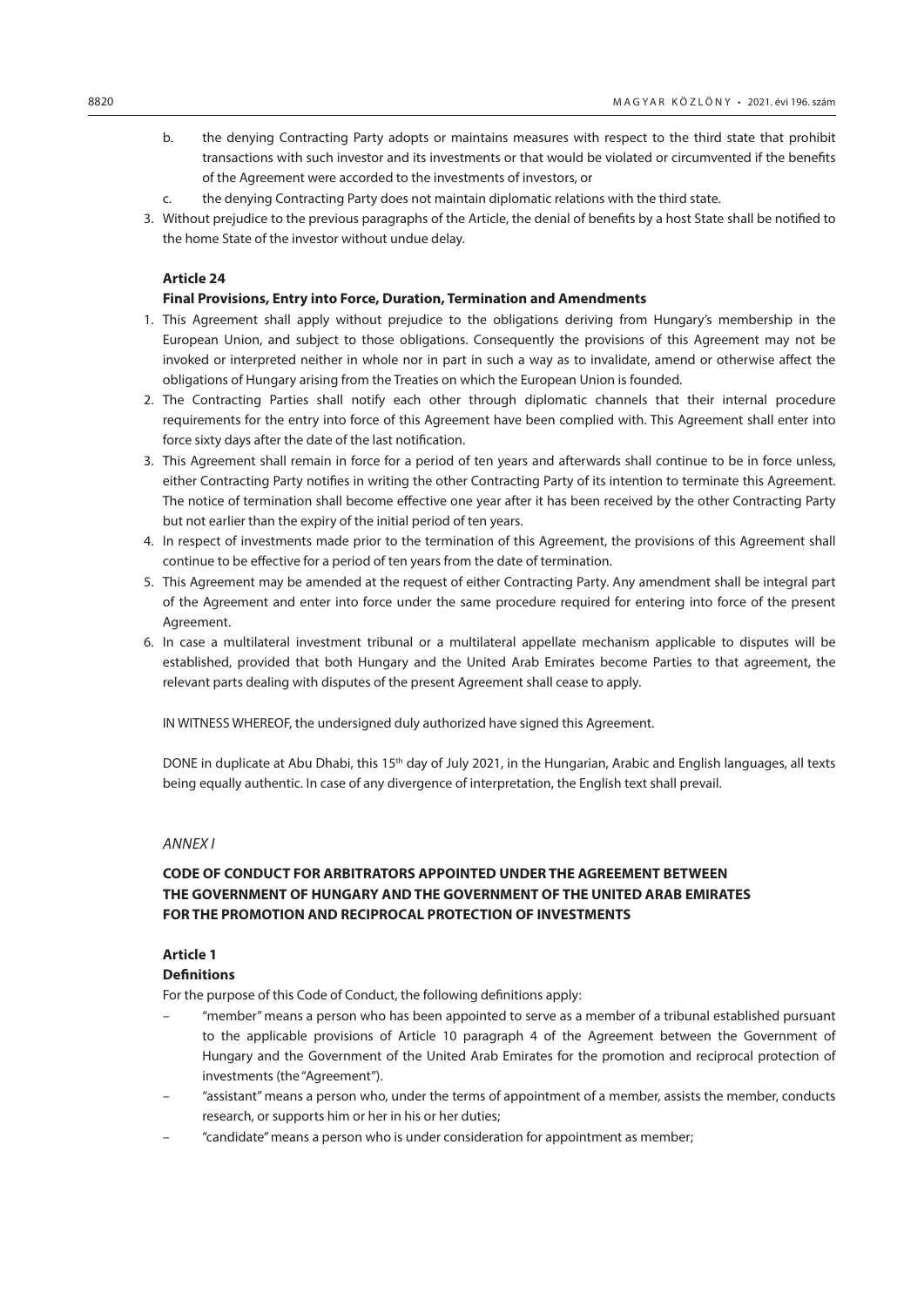# **Governing principles**

Any candidate or member shall avoid impropriety and the appearance of impropriety, and shall observe high standards of conduct so that the integrity and impartiality of the dispute settlement proceeding is preserved.

# **Article 3**

# **Disclosure Obligations**

- 1. Prior to confirmation of their appointment as members under Article 10 paragraph 4 of this Agreement, candidates shall disclose to the disputing parties any past or present interest, relationship or matter that is likely to affect their independence or impartiality, or that might reasonably be seen as creating a direct or indirect conflict of interest, or that creates or might reasonably be seen as creating an appearance of impropriety or bias. To this end, candidates shall make all reasonable efforts to become aware of any such interests, relationships or matters. The disclosure of past interests, relationships or matters shall cover at least the last five years prior to a candidate becoming aware that he or she is under consideration for appointment as member in a dispute under this Agreement.
- 2. Following their appointment, members shall at all times continue to make all reasonable efforts to become aware of any interests, relationships or matters referred to in Article 3(1) of this Code of Conduct. Members shall at all times disclose such interests, relationships or matters throughout the performance of their duties by informing the disputing parties and the Parties. They shall also communicate matters concerning actual or potential violations of this Code of Conduct to the disputing parties and the Parties.

# **Article 4**

#### **Independence, impartiality and other obligations of members**

- 1. In addition to the obligations established pursuant to Articles 2 and 3 of this Code of Conduct, members shall:
	- a. get acquainted with this Code of Conduct;
	- b. be and appear to be, independent and impartial, and avoid any direct or indirect conflicts of interest;
	- c. not take instructions from any organisation or government with regard to matters before the tribunal for which they are appointed;
	- d. avoid creating an appearance of bias and not be influenced by self-interest, outside pressure, political considerations, public clamour, loyalty to a Party, disputing party or any other person involved or participating in the proceeding, fear of criticism or financial, business, professional, family or social relationships or responsibilities;
	- e. not, directly or indirectly, incur any obligation, or accept any benefit, enter into any relationship, or acquire any financial interest that would in any way interfere, or appear to interfere, with the proper performance of their duties, or that is likely to affect their impartiality;
	- f. not use their position as a member to advance any personal or private interests and avoid actions that may create the impression that others are in a special position to influence them;
	- g. perform their duties thoroughly and expeditiously throughout the course of the proceeding, and with fairness and diligence;
	- h. avoid engaging in ex parte contacts concerning the proceeding;
	- i. consider only those issues raised in the proceeding and which are necessary for a decision or award and not delegate this duty to any other person.
- 2. Members shall take all appropriate steps to ensure that their assistants are aware of, and comply with, Articles 2, 3, 4(1), 5 and 6 of this Code of Conduct mutatis mutandis.

# **Article 5**

#### **Obligations of former members**

- 1. Former members shall avoid actions that may create the appearance that they were biased in carrying out their duties or derived advantage from the decisions or awards of the tribunal.
- 2. Former members shall undertake that for a period of five years after the end of their duties in relation to a dispute settlement proceeding under this Agreement they shall not:
	- a. become involved in any manner whatsoever in investment disputes directly and clearly connected with disputes, including concluded disputes, that they have dealt with as members of a tribunal established under this Agreement;